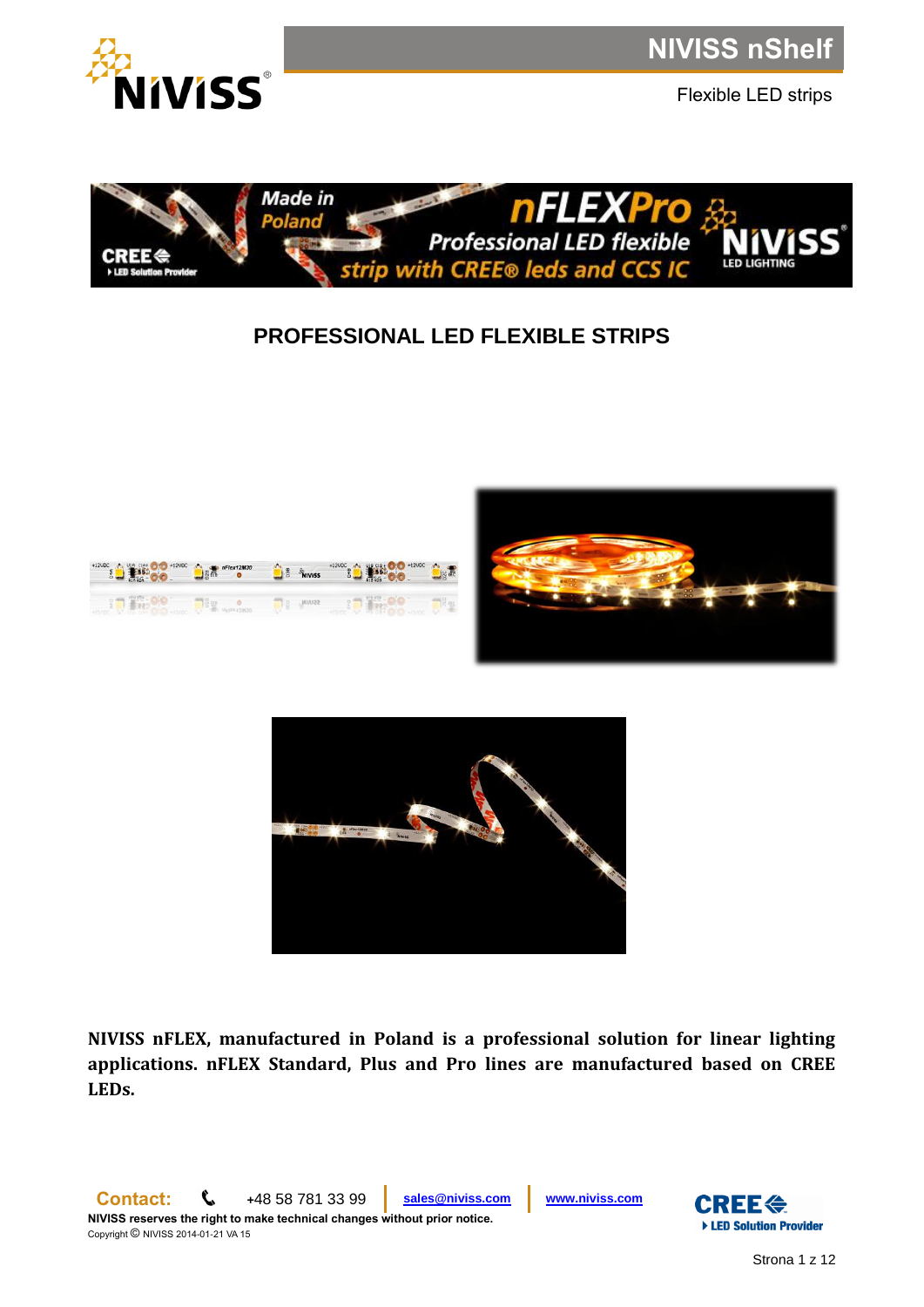

# Flexible LED strips

 $\mathbf{C}$  $+48587813399$ sales@niviss.com **Contact:** 

NIVISS reserves the right to make technical changes without prior notice. Copyright © NIVISS 2014-01-21 VA 15

www.niviss.com

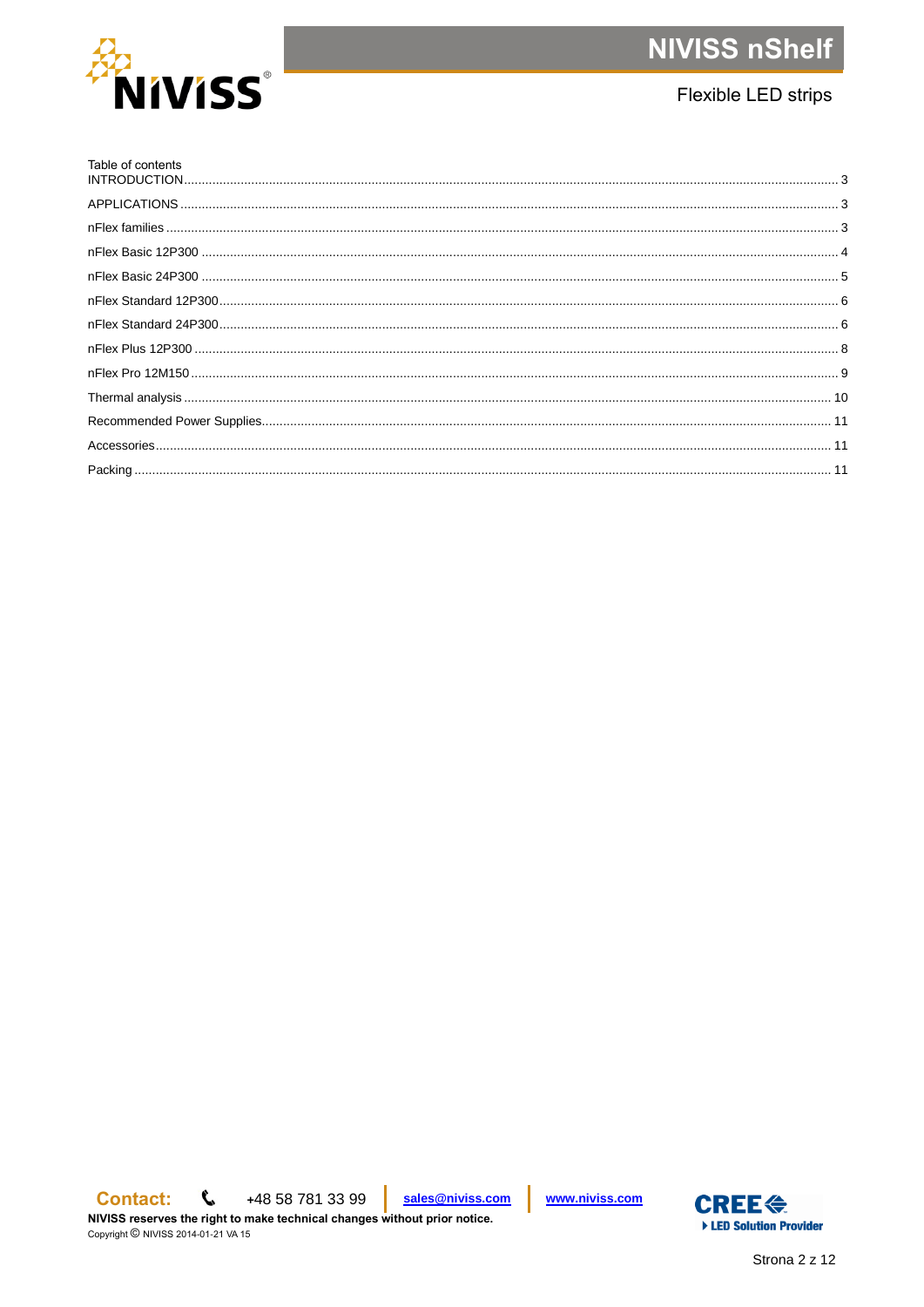

# Flexible LED strips

### <span id="page-2-0"></span>**INTRODUCTION**

**NIVISS nFlex is a family of high quality LED tapes dedicated for decoration. It's main advantages are high efficiency, low power, long lifetime - up to 50000h, high CRI, lack of toxic substances. It is based on LEDs made by American company CREE®, the leader of the market. Exact BIN of each LED tape is marked on every product of nFlex family.**

### <span id="page-2-1"></span>**APPLICATIONS**

NIVISS nStrips can be used in different types of general indoor lighting applications, such as illumination of: residences and houses, shops, museums, jewellery stores, furniture etc. and can work as:

- accent lighting
- recessed lighting
- subdued lighting
- decorative lighting
- garden lighting



## Energie  $\stackrel{\star}{\tilde{\star}}^{\star\star\star}_{\star\star}$ HS **COMPLIANT**

<span id="page-2-2"></span>**nFlex families**

**NIVISS nFlex consists of four subfamilies with different LED current stabilization, and with different LEDs used.**

| nFlex family                                                | <b>Basic</b>          | <b>Standard</b>       | <b>Plus</b>           | Pro                                      |
|-------------------------------------------------------------|-----------------------|-----------------------|-----------------------|------------------------------------------|
| <b>Cree LED inside</b>                                      | no                    | ves                   | yes                   | Yes, Lighting class<br>LED               |
| stabilization                                               | <b>Resistor based</b> | <b>Resistor based</b> | <b>SMD stabilizer</b> | <b>Advanced stabilization</b><br>circuit |
| warranty                                                    | 2 years               | 3 years               | 3 vears               | 5 years                                  |
| Minimum flux [Im] from<br>1 <sup>st</sup> meter of LED tape | From 288 to 360       | From 378 to 492       | From 378 to 492       | From 543 to 705                          |
| Dimensions (L x W x H)<br>[mm]                              | 5000x8x1,5            | 5000x8x2.5            | 5000x8x2.5            | 5000x8x2.5                               |
| LED spacing [mm]                                            | 16,7                  | 16,7                  | 16,7                  | 33                                       |

**ASSEMBLY NIVISS nFlex** can be mounted using attached double-sided 3M tape. nFlex requires no additional heatsink. 5m long chains can be connected together from both sides. Maximum total length connection on one power supply is dependent on variant. It's possible to connect more than specified amount of LED chains, if applying power supplies from both sides.

**Contact: <sup>+</sup>**48 58 781 33 99 **[sales@niviss.com](mailto:sales@niviss.com) [www.niviss.com](http://www.niviss.com/) NIVISS reserves the right to make technical changes without prior notice.**

Copyright © NIVISS 2014-01-21 VA 15

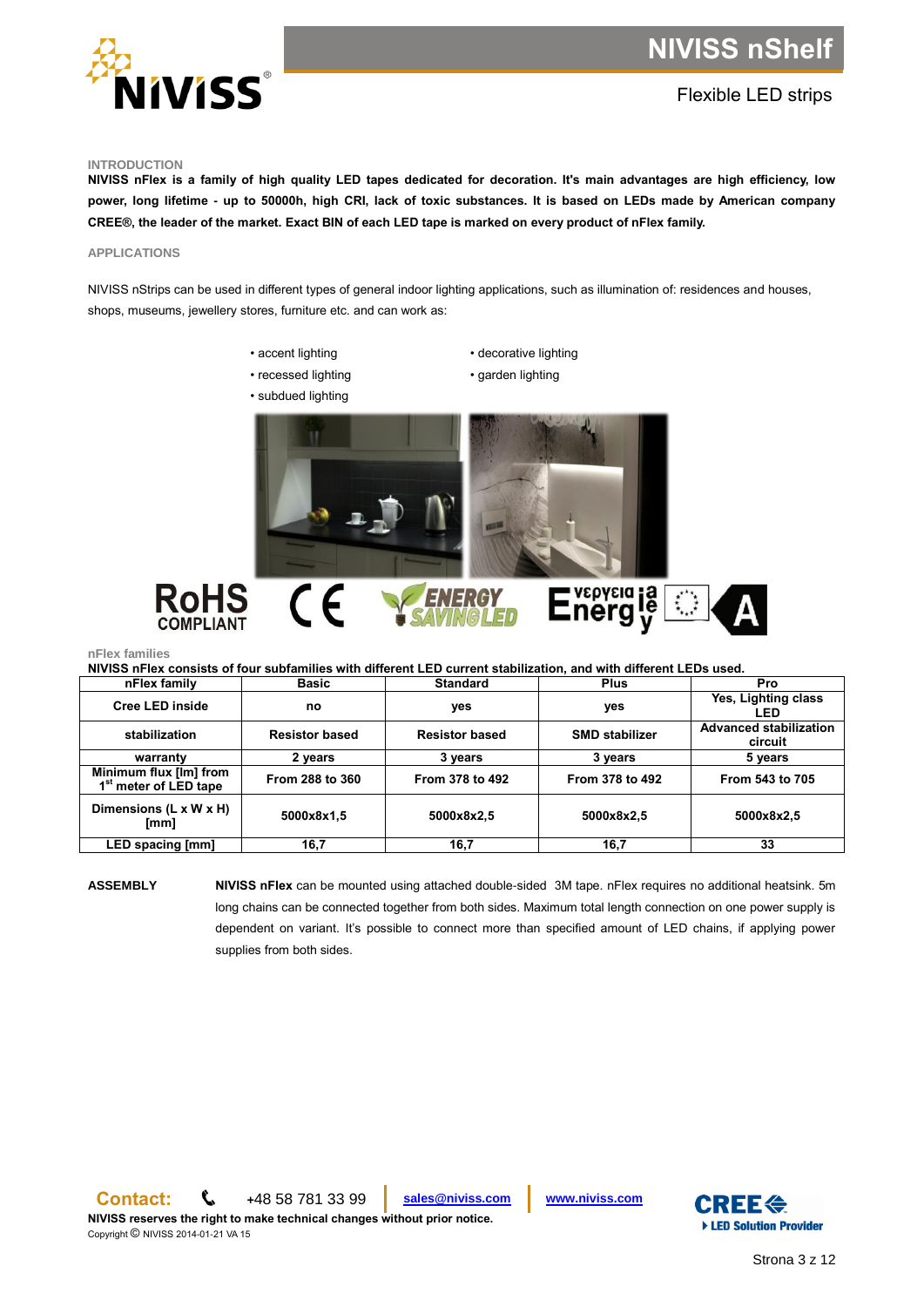

Flexible LED strips

<span id="page-3-0"></span>**nFlex Basic 12P300**



**DESCRIPTION** Basic line of nFlex family, produced in Poland, based on good quality Asian LED lamps nFlex Basic is a costeffective solution for linear lighting and decorative applications.

# **SPECIFICATION Color Warm White Neutral White Cool White**

| Color                                | <b>Warm White</b>               | <b>Neutral White</b> | <b>Cool White</b> |  |  |
|--------------------------------------|---------------------------------|----------------------|-------------------|--|--|
| <b>Color Temperature</b>             | 3000±150K                       | 4000±200K            | 6000±250K         |  |  |
| Input Voltage                        |                                 | 12 VDC               |                   |  |  |
| <b>Typical CRI</b>                   | 80                              | 75                   | 75                |  |  |
| IP class                             |                                 | <b>IP20</b>          |                   |  |  |
| Number of LEDs                       |                                 | 300                  |                   |  |  |
| <b>Dimensions</b>                    | 5000 mm x 8mm x 1,5mm           |                      |                   |  |  |
| Viewing angle                        | $120^\circ$                     |                      |                   |  |  |
| LED Lumen Output for 1m <sup>1</sup> | 320lm<br>340lm<br>360lm         |                      |                   |  |  |
| Wattage                              | 4,8W/m;                         |                      |                   |  |  |
| Dimming                              | PWM, voltage                    |                      |                   |  |  |
| Lifetime <sup>2</sup>                | 50 000h                         |                      |                   |  |  |
| Minimal segment length               | 50 mm                           |                      |                   |  |  |
| Maximal chain length <sup>3</sup>    | 10 <sub>m</sub>                 |                      |                   |  |  |
| Operating temperature range          | $-30^{\circ}$ C $+50^{\circ}$ C |                      |                   |  |  |
| $11$ lumna output to location 1400/  |                                 |                      |                   |  |  |

<sup>1</sup>lumen output tolerance ±10%

 $2$  Approximate lifetime within operating temperature range

<sup>3</sup> Using AWG 22 cable, strips not more than 15cm to each other, input voltage on first strip 12V DC, decrease of lumen output at 2<sup>nd</sup> end

All the parameters and values mentioned in this specification contain only approximate information and may be not precise.

### **MECHANICAL DIMENSIONS [mm]**

|                                               | JUUUMM                                                  |  |                                  |
|-----------------------------------------------|---------------------------------------------------------|--|----------------------------------|
|                                               |                                                         |  |                                  |
| <b>1012Y</b><br><b>Tenerass<sup>91</sup>1</b> | <b>DOCATAL SANASSED</b><br><b>DOCATALA</b> DO COMPOSTED |  | ░▁▄▄▊ <del>▔</del> ▛▓▆▓▜▊▊▁▁▕▊▆▄ |

# **ORDERING CODE Part No. BEAM Color CCT CRI Connector**

| Part No.              | <b>BEAM Color</b>    | CCT   | CRI | <b>Connector</b> |
|-----------------------|----------------------|-------|-----|------------------|
| NFLEX-BC-I-12P2300-WW | Warm White           | 3000K | 80  | None             |
| NFLEX-BC-I-12P2300-NW | <b>Neutral White</b> | 4000K | 75. | <b>None</b>      |
| NELEX-BC-I-12P2300-CW | Cool White           | 5000K | 75. | <b>None</b>      |

Color temperature 2700K and colors: red, green, blue or yellow are available for special order, MOQ = 100pcs.

Copyright © NIVISS 2014-01-21 VA 15

Ī

**Contact: <sup>+</sup>**48 58 781 33 99 **[sales@niviss.com](mailto:sales@niviss.com) [www.niviss.com](http://www.niviss.com/)**

**NIVISS reserves the right to make technical changes without prior notice.**

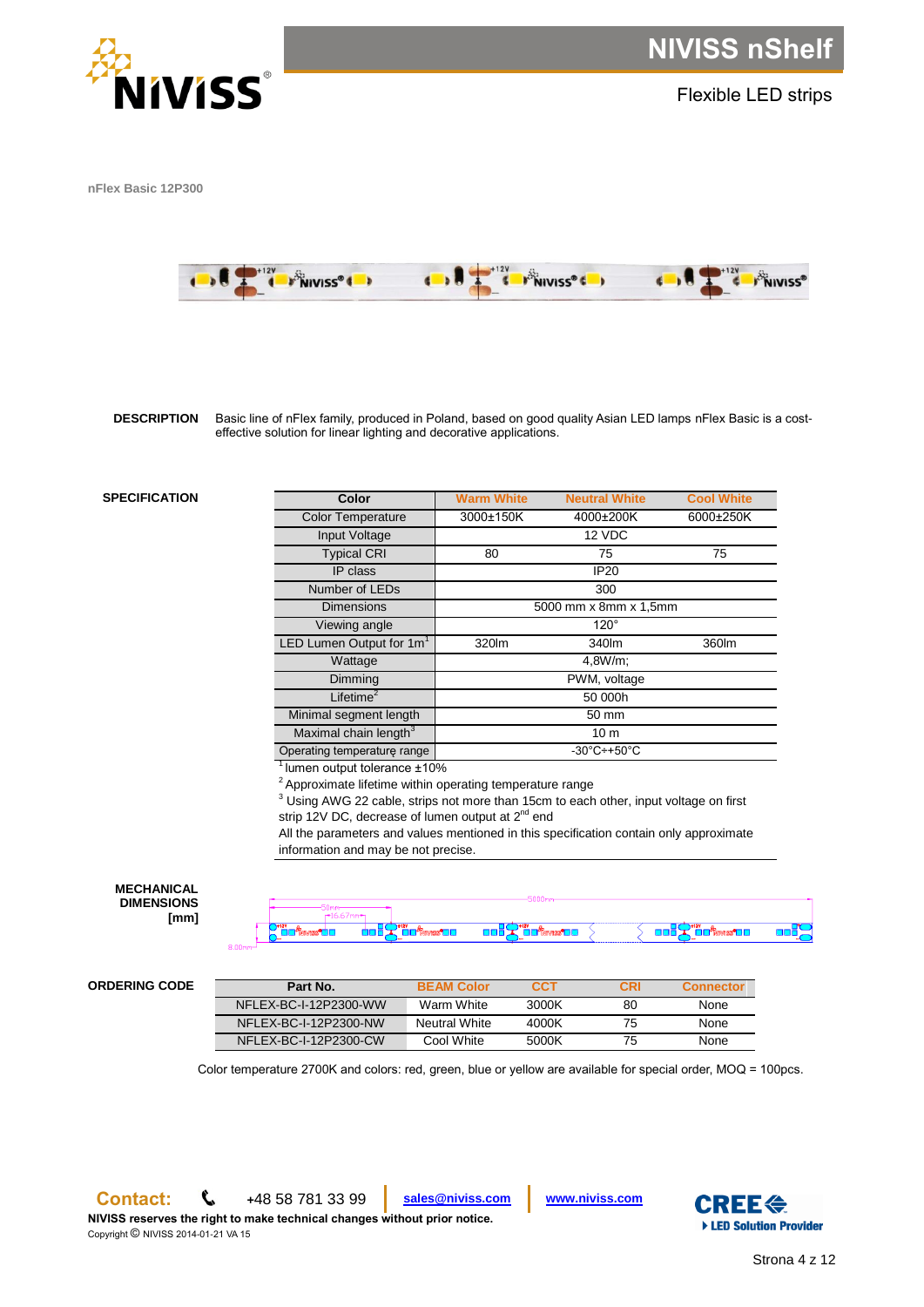

Flexible LED strips

<span id="page-4-0"></span>**nFlex Basic 24P300**



**DESCRIPTION** Basic line of nFlex family, produced in Poland, based on good quality Asian LED lamps. nFlex Basic is a cost-effective solution for linear lighting and decorative applications.

# **SPECIFICATION Color Warm White Neutral White Cool White**

| Color                             | Warm White<br><b>Neutral White</b> |             | <b>Cool White</b> |  |  |
|-----------------------------------|------------------------------------|-------------|-------------------|--|--|
| <b>Color Temperature</b>          | 3000±150K                          | 4000±200K   | 5000±250K         |  |  |
| Input Voltage                     |                                    | 24 VDC      |                   |  |  |
| <b>Typical CRI</b>                | 80                                 | 75          | 75                |  |  |
| IP class                          |                                    | <b>IP20</b> |                   |  |  |
| Number of LEDs                    | 300                                |             |                   |  |  |
| <b>Dimensions</b>                 | 5000 mm x 8mm x 1,5mm              |             |                   |  |  |
| Viewing angle                     | $120^\circ$                        |             |                   |  |  |
| LED Lumen Output for $1m1$        | 320lm                              | 360lm       |                   |  |  |
| Wattage                           | 4,8W/m; 24W/5m                     |             |                   |  |  |
| Dimming                           | PWM, voltage                       |             |                   |  |  |
| Lifetime <sup>2</sup>             | 50 000h                            |             |                   |  |  |
| Minimal segment length            | 50 mm                              |             |                   |  |  |
| Maximal chain length <sup>3</sup> | 15 <sub>m</sub>                    |             |                   |  |  |

 $1$  Source performance in real-life conditions, including driver and utilization losses / initial lumen output tolerance ±15 lm.

 $2$  Approximate lifetime of the product while maintaining optimal working conditions.

<sup>3</sup> Using AWG 22 cable, strips close to each other, input voltage on first strip 24V, without noticeable decrease of lumen output

All the parameters and values mentioned in this specification contain only approximate information and can be not precise.

### **MECHANICAL DIMENSIONS [mm]**

 $\left\{ \begin{array}{ccc} 1 & \text{otherwise} \end{array} \right.$   $\left\{ \begin{array}{ccc} 1 & \text{otherwise} \end{array} \right.$   $\left\{ \begin{array}{ccc} 0 & 1 & \text{otherwise} \end{array} \right.$  $\ddot{\bullet}$  :  $\bullet$  :  $\bullet$ 

**ORDERING CODE Part No. BEAM Color CCT CRI Connector**

| Part No.              | <b>BEAM Color</b>    | CCT   | CRI | <b>Connector</b> |
|-----------------------|----------------------|-------|-----|------------------|
| NFLEX-BC-I-24P2300-WW | Warm White           | 3000K | 80  | <b>None</b>      |
| NFLEX-BC-I-24P2300-NW | <b>Neutral White</b> | 4000K | 75  | None             |
| NFLEX-BC-I-24P2300-CW | Cool White           | 5000K | 75  | None             |

Color temperature 2700K and colors: red, green, blue or yellow are available for special order, MOQ = 100pcs.



Copyright © NIVISS 2014-01-21 VA 15

**Contact: <sup>+</sup>**48 58 781 33 99 **[sales@niviss.com](mailto:sales@niviss.com) [www.niviss.com](http://www.niviss.com/)**

**NIVISS reserves the right to make technical changes without prior notice.**

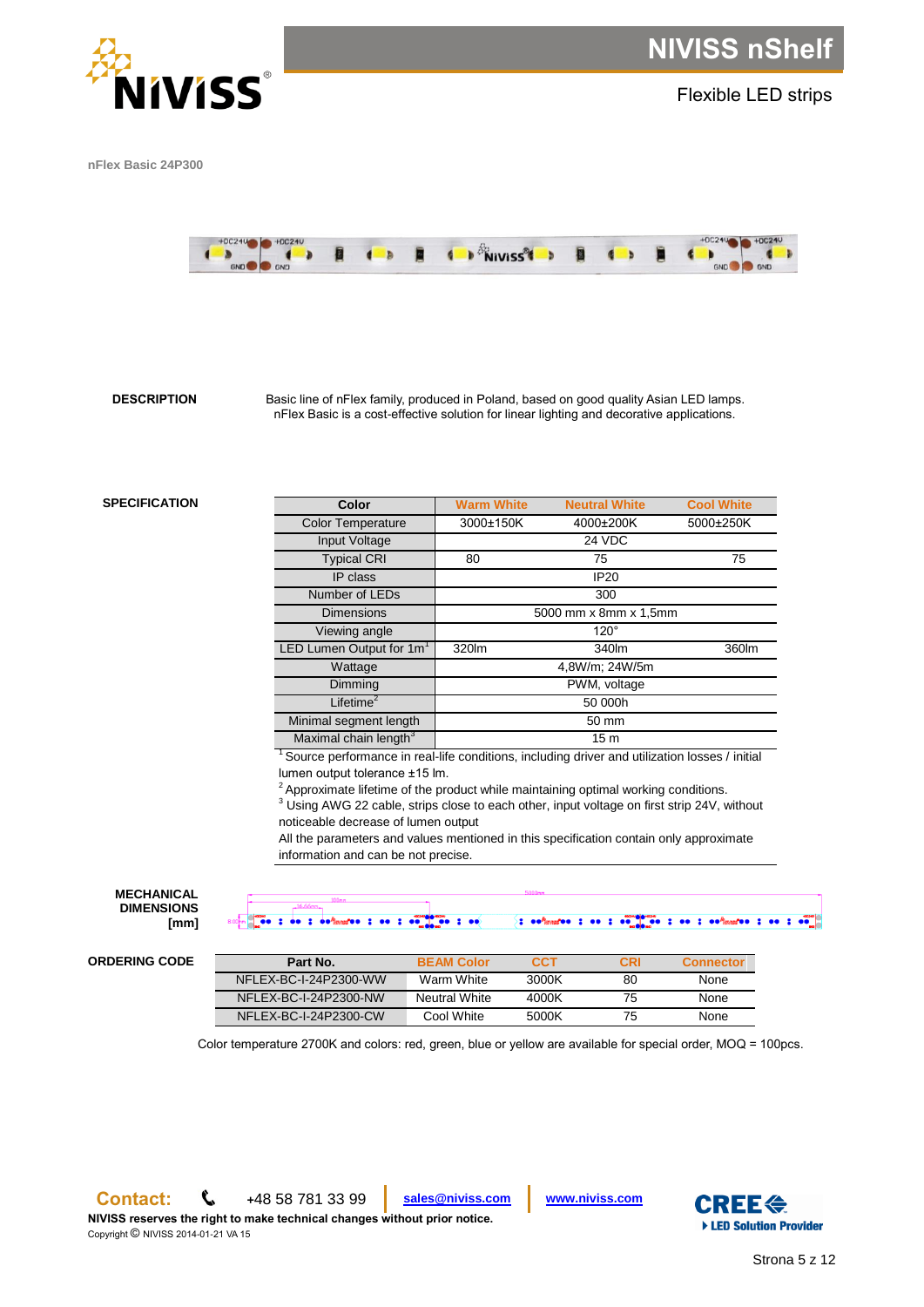

Flexible LED strips

<span id="page-5-0"></span>**nFlex Standard 12P300**



**DESCRIPTION** Standard line of nFlex family, produced in Poland, based on PLCC4 CREE LED lamps. nFlex Standard is a high quality and cost-effective solution for linear lighting and decorative

applications.

| <b>SPECIFICATION</b> | <b>Color</b>                                     | <b>Comfort White</b>                            | <b>Warm White</b>                                          | <b>Neutral White</b> | <b>Cool White</b> |  |
|----------------------|--------------------------------------------------|-------------------------------------------------|------------------------------------------------------------|----------------------|-------------------|--|
|                      | <b>Color Temperature</b>                         | 2700±150K                                       | 3000±150K                                                  | 4000±200K            | 5000±250K         |  |
|                      | Input Voltage                                    |                                                 |                                                            | 12 VDC               |                   |  |
|                      | <b>Typical CRI</b>                               | 80<br>75                                        | 80                                                         | 75                   |                   |  |
|                      | IP class                                         | <b>IP20</b>                                     |                                                            |                      |                   |  |
| Number of LEDs       |                                                  |                                                 |                                                            | 300                  |                   |  |
|                      | <b>Dimensions</b>                                | 5000 mm x 8mm x 2,5mm<br>$120^\circ$            |                                                            |                      |                   |  |
|                      | Viewing angle                                    |                                                 |                                                            |                      |                   |  |
|                      | LED Lumen Output for $1m1$                       | 390lm                                           | 390lm                                                      | 450lm                | 490lm             |  |
|                      | Wattage                                          |                                                 |                                                            | 7,5W/m; 37,5W/5m     |                   |  |
|                      | Dimming                                          |                                                 |                                                            | PWM, voltage         |                   |  |
| Lifetime $2$         |                                                  | 50 000h                                         |                                                            |                      |                   |  |
|                      | Minimal segment length                           | 50 mm                                           |                                                            |                      |                   |  |
|                      | Maximal chain length <sup>3</sup>                |                                                 |                                                            | 10 <sub>m</sub>      |                   |  |
|                      | ╶┑╼<br>$\sim$ $\sim$ $\sim$ $\sim$ $\sim$ $\sim$ | $\cdots$<br>$\cdot$ $\cdot$ $\cdot$ $\cdot$<br> | .<br>$\mathbf{r}$ , and the set of the set of $\mathbf{r}$ |                      | .                 |  |

<sup>1</sup>Source performance in real-life conditions, including driver and utilization losses / initial lumen output tolerance ±15 lm.

 $2$  Approximate lifetime of the product while maintaining optimal working conditions.

<sup>3</sup> Using AWG 22 cable, strips close to each other, input voltage on first strip 12V, without noticeable decrease of lumen output

All the parameters and values mentioned in this specification contain only approximate information and may be not precise.

| <b>MECHANICAL</b>        |                                     | 5000mm                                                              |                   |
|--------------------------|-------------------------------------|---------------------------------------------------------------------|-------------------|
| <b>DIMENSIONS</b><br>mm] | $-16.67$ mm $-$<br>1912V            |                                                                     | +12V              |
|                          | <b>THAT THE</b><br>an <sup>ye</sup> | $7 + 127$<br>mai<br><b>AVISS<sup>S</sup>LIL</b><br><b>MARK TILL</b> | ----------------- |
|                          | 8.00mm                              |                                                                     |                   |

# **ORDERING CODE Part No. BEAM Color CCT CRI Connector**

| Part No.              | <b>BEAM Color</b>    | CCT   | CRI | <b>Connector</b> |
|-----------------------|----------------------|-------|-----|------------------|
| NFLEX-ST-I-12P4300-VW | Comfort<br>White     | 2700K | 80  | None             |
| NFLEX-ST-I-12P4300-WW | Warm White           | 3000K | 80  | None             |
| NFLEX-ST-I-12P4300-NW | <b>Neutral White</b> | 4000K | 75  | None             |
| NFLEX-ST-I-12P4300-CW | Cool White           | 5000K | 75  | None             |

Colors: red, green, blue or yellow are available for special order, MOQ = 100pcs.

Copyright © NIVISS 2014-01-21 VA 15

<span id="page-5-1"></span>**Contact: <sup>+</sup>**48 58 781 33 99 **[sales@niviss.com](mailto:sales@niviss.com) [www.niviss.com](http://www.niviss.com/)**

**NIVISS reserves the right to make technical changes without prior notice.**



viss<sup>6</sup>i i <mark>Li</mark>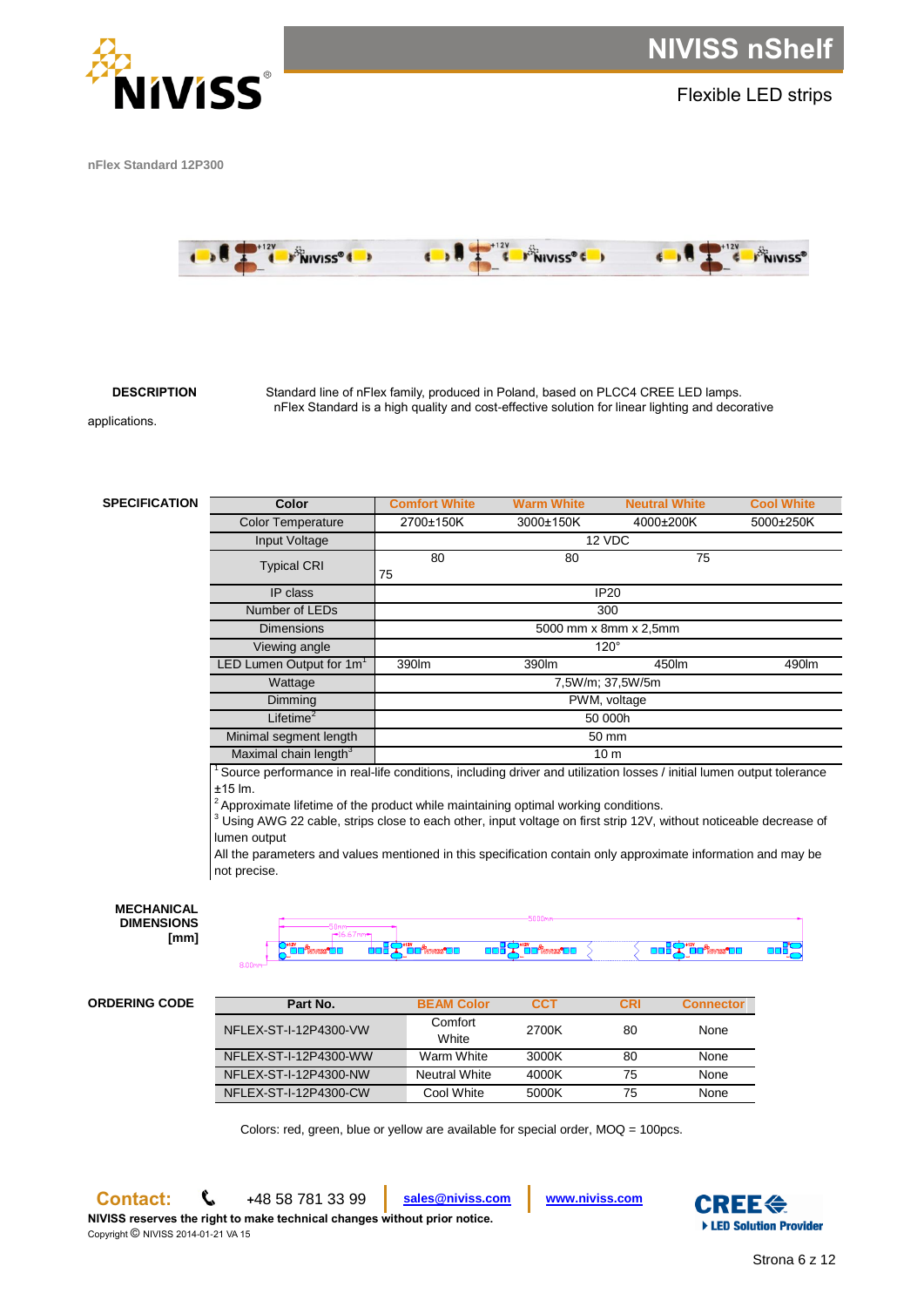

**DESCRIPTION** Standard line of nFlex family, produced in Poland, based on PLCC4 CREE LED lamps. nFlex Standard is a high quality and cost-effective solution for linear lighting and decorative

applications.

**SPECIFICATION** 

| Color                             | <b>Comfort White</b>  | Warm White  | <b>Neutral White</b> | <b>Cool White</b> |  |
|-----------------------------------|-----------------------|-------------|----------------------|-------------------|--|
| <b>Color Temperature</b>          | 2700±150K             | 3000±150K   | 4000±200K            | 5000±250K         |  |
| Input Voltage                     |                       |             | 24 VDC               |                   |  |
| <b>Typical CRI</b>                | 80<br>75              | 80          | 75                   |                   |  |
| IP class                          |                       | <b>IP20</b> |                      |                   |  |
| Number of LEDs                    | 300                   |             |                      |                   |  |
| <b>Dimensions</b>                 | 5000 mm x 8mm x 2,5mm |             |                      |                   |  |
| Viewing angle                     | $120^\circ$           |             |                      |                   |  |
| LED Lumen Output for $1m1$        | 390lm                 | 390lm       | 450lm                | 490m              |  |
| Wattage                           | 7,5W/m; 37,5W/5m      |             |                      |                   |  |
| Dimming                           | PWM, voltage          |             |                      |                   |  |
| Lifetime $^2$                     | 50 000h               |             |                      |                   |  |
| Minimal segment length            | 50 mm                 |             |                      |                   |  |
| Maximal chain length <sup>3</sup> |                       |             | 10 <sub>m</sub>      |                   |  |

<sup>1</sup> Source performance in real-life conditions, including driver and utilization losses / initial lumen output tolerance ±15 lm.

 $2$  Approximate lifetime of the product while maintaining optimal working conditions.

<sup>3</sup> Using AWG 22 cable, strips close to each other, input voltage on first strip 24V, without noticeable decrease of lumen output

All the parameters and values mentioned in this specification contain only approximate information and may be not precise.

### **MECHANICAL DIMENSIONS [mm]**

 $\bullet \bullet \bullet \bullet \bullet \bullet \bullet \bullet \bullet \bullet \bullet \bullet \bullet$ **PO 3 00**  $\frac{1}{2}$  se<sup>8</sup>martes  $\frac{1}{2}$  se  $\frac{1}{2}$  se  $\frac{1}{2}$  se  $\frac{1}{2}$  se<sup>9</sup>martes  $\frac{1}{2}$  se  $\frac{1}{2}$  se  $\frac{1}{2}$ **To** :

| <b>ORDERING CODE</b> |  |
|----------------------|--|
|----------------------|--|

| <b>ORDERING CODE</b> | Part No.              | <b>BEAM Color</b>    | <b>CCT</b> | CRI | <b>Connector</b> |
|----------------------|-----------------------|----------------------|------------|-----|------------------|
|                      | NFLEX-ST-I-24P4300-VW | Comfort<br>White     | 2700K      | 80  | None             |
|                      | NFLEX-ST-I-24P4300-WW | Warm White           | 3000K      | 80  | None             |
|                      | NFLEX-ST-I-24P4300-NW | <b>Neutral White</b> | 4000K      | 75  | None             |
|                      | NFLEX-ST-I-24P4300-CW | Cool White           | 5000K      | 75  | None             |

Colors: red, green, blue or yellow are available for special order, MOQ = 100pcs.

**Contact: <sup>+</sup>**48 58 781 33 99 **[sales@niviss.com](mailto:sales@niviss.com) [www.niviss.com](http://www.niviss.com/)**

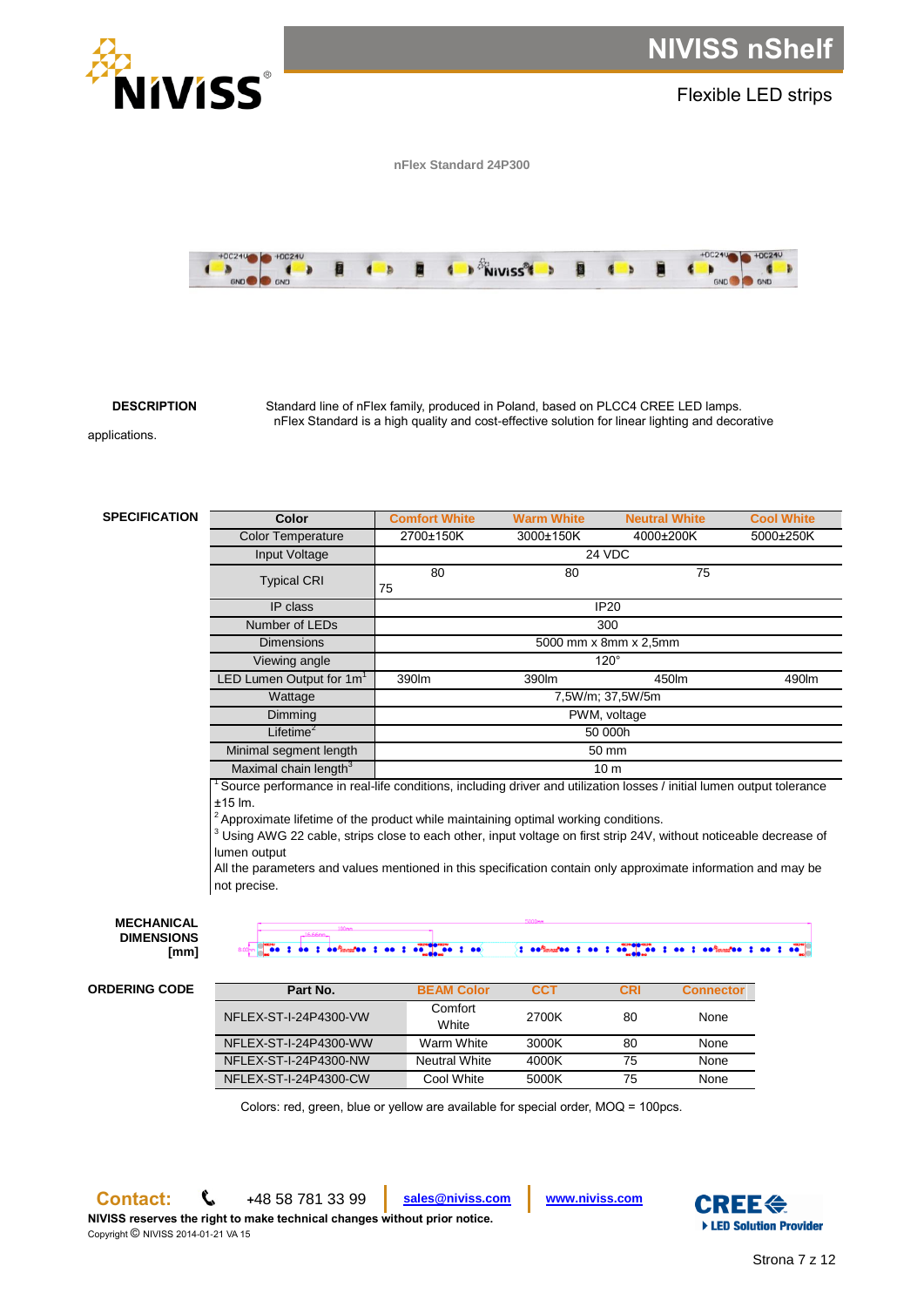

Flexible LED strips

<span id="page-7-0"></span>**nFlex Plus 12P300**



 **DESCRIPTION** Plus line of nFlex family, produced in Poland, based on PLCC4 CREE LED lamps and with Current Stablization ICs on board. nFlex Plus is a high quality solution for linear lighting and decorative applications.

**SPECIFICATION** 

| <b>Color</b>                         | <b>Comfort White</b>  | <b>Warm White</b> | <b>Neutral White</b> | <b>Cool White</b> |  |
|--------------------------------------|-----------------------|-------------------|----------------------|-------------------|--|
| <b>Color Temperature</b>             | 2700±150K             | 3000±150K         | 4000±200K            | 5000±250K         |  |
| Input Voltage                        | 12 VDC                |                   |                      |                   |  |
| <b>Typical CRI</b>                   | 80<br>75              | 80                | 75                   |                   |  |
| IP class                             |                       |                   | <b>IP20</b>          |                   |  |
| Number of LEDs                       | 300                   |                   |                      |                   |  |
| <b>Dimensions</b>                    | 5000 mm x 8mm x 2,5mm |                   |                      |                   |  |
| Viewing angle                        | $120^\circ$           |                   |                      |                   |  |
| LED Lumen Output for 1m <sup>1</sup> | 390lm                 | 390lm<br>450lm    |                      | 490m              |  |
| Wattage                              | 7,5W/m; 37,5W/5m      |                   |                      |                   |  |
| <b>Dimming</b>                       | <b>PWM</b>            |                   |                      |                   |  |
| Lifetime $^2$                        | 50 000h               |                   |                      |                   |  |
| Minimal segment length               |                       |                   | 50 mm                |                   |  |
| Maximal chain length <sup>3</sup>    |                       |                   | 5 <sub>m</sub>       |                   |  |

 $1$ Source performance in real-life conditions, including driver and utilization losses / initial lumen output tolerance ±15 lm.

 $2$  Approximate lifetime of the product while maintaining optimal working conditions.

<sup>3</sup> Using AWG 22 cable, strips close to each other, input voltage on first strip 12V, without noticeable decrease of lumen output

All the parameters and values mentioned in this specification contain only approximate information and may be not precise.

| <b>MECHANICAL</b> |
|-------------------|
| <b>DIMENSIONS</b> |
| [mm]              |

**[mm]**



## **ORDERING CODE Part No. BEAM Color CCT CRI Connector**

| Part No.              | <b>BEAM Color</b>    | CCT   | CRI | <b>Connector</b> |
|-----------------------|----------------------|-------|-----|------------------|
| NFLEX-PL-I-12P4300-VW | Comfort<br>White     | 2700K | 80  | None             |
| NFLEX-PL-I-12P4300-WW | Warm White           | 3000K | 80  | None             |
| NFLEX-PL-I-12P4300-NW | <b>Neutral White</b> | 4000K | 75  | None             |
| NFLEX-PL-I-12P4300-CW | Cool White           | 5000K | 75  | None             |

Colors: red, green, blue or yellow are available for special order, MOQ = 100pcs.

Copyright © NIVISS 2014-01-21 VA 15

**Contact: <sup>+</sup>**48 58 781 33 99 **[sales@niviss.com](mailto:sales@niviss.com) [www.niviss.com](http://www.niviss.com/)**

**NIVISS reserves the right to make technical changes without prior notice.**

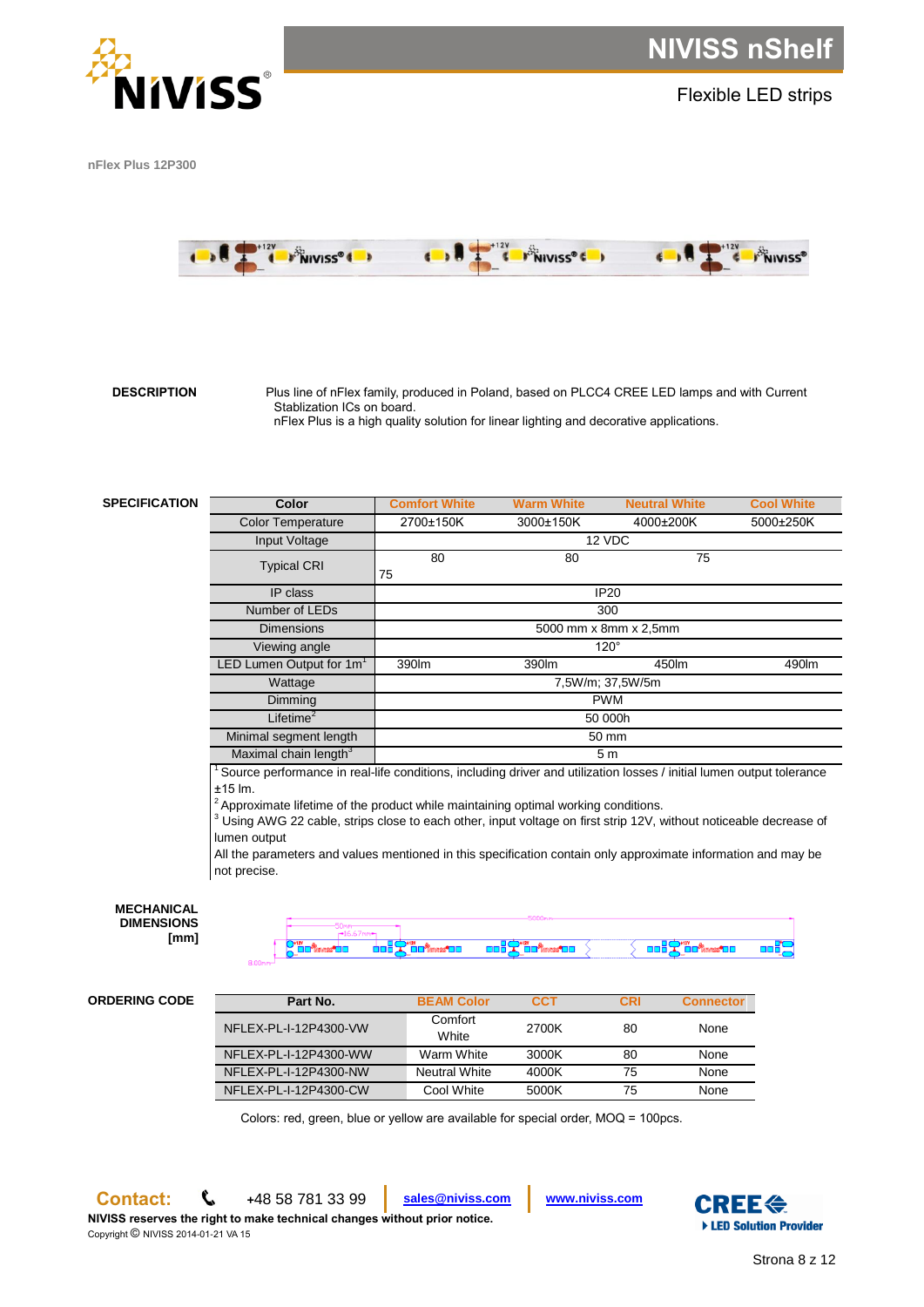

Flexible LED strips

<span id="page-8-0"></span>**nFlex Pro 12M150**



**DESCRIPTION** PRO line of nFlex family, produced in Poland, based on ML CREE LED lamps and with Advanced Current Stablization ICs on board. nFlex PRO is a high quality solution for linear lighting and decorative applications with 5 Years Warranty.

# **SPECIFICATION**

| Color                                | <b>Comfort white</b>  | warm wnite   | Neutral white  | <b>COOI WHITE</b> |  |
|--------------------------------------|-----------------------|--------------|----------------|-------------------|--|
| <b>Color Temperature</b>             | 2700±150K             | 3000±150K    | 4000±200K      | 5000±250K         |  |
| Input Voltage                        | 12 VDC                |              |                |                   |  |
| <b>Typical CRI</b>                   | 80                    | 80           | 75             | 75                |  |
| IP class                             | <b>IP20</b>           |              |                |                   |  |
| Number of LEDs                       | 150                   |              |                |                   |  |
| <b>Dimensions</b>                    | 5000 mm x 8mm x 2,5mm |              |                |                   |  |
| Viewing angle                        | $120^\circ$           |              |                |                   |  |
| LED Lumen Output for 1m <sup>1</sup> |                       | 543 - 705 lm |                | 705lm             |  |
| Wattage                              |                       |              | $10,2/m$ ;     |                   |  |
| Dimming                              | <b>PWM</b>            |              |                |                   |  |
| Lifetime <sup>2</sup>                | 50 000h               |              |                |                   |  |
| Minimal segment length               |                       | 100 mm       |                |                   |  |
| Maximal chain length <sup>3</sup>    |                       |              | 5 <sub>m</sub> |                   |  |

<sup>1</sup> Source performance in real-life conditions, including driver and utilization losses / initial lumen output tolerance ±15 lm.

 $2\lambda$  Approximate lifetime of the product while maintaining optimal working conditions.

<sup>3</sup> Using AWG 22 cable, strips close to each other, input voltage on first strip 12V, without noticeable decrease of lumen output

All the parameters and values mentioned in this specification contain only approximate information and may be not precise.



P

| 3.00 <sub>mm</sub> |                                                                                                                |                                                                             |  |
|--------------------|----------------------------------------------------------------------------------------------------------------|-----------------------------------------------------------------------------|--|
|                    | io alta i<br>→ of text2M3U <mark>1</mark> & A <mark>riniss = x<del>&gt;</del> -</mark><br>$\overline{\bullet}$ | $\frac{100 \text{ A}}{8 \text{ A}} = \frac{100 \text{ A}}{2 \text{ A}} = 0$ |  |

# **ORDERING CODE Part No. BEAM Color CCT CRI Connector**

| Part No.              | <b>BEAM Color</b>    | <b>CCT</b> | CRI | <b>Connector</b> |
|-----------------------|----------------------|------------|-----|------------------|
| NFLEX-PO-I-12MB150-VW | Comfort<br>White     | 2700K      | 80  | None             |
| NFLEX-PO-I-12MB150-WW | Warm White           | 3000K      | 80  | None             |
| NFLEX-PO-I-12MB150-NW | <b>Neutral White</b> | 4000K      | 75  | None             |
| NFLEX-PO-I-12MB150-CW | Cool White           | 5000K      | 75  | None             |

Colors: red, green, blue or yellow are available for special order, MOQ = 100pcs.

**Contact: <sup>+</sup>**48 58 781 33 99 **[sales@niviss.com](mailto:sales@niviss.com) [www.niviss.com](http://www.niviss.com/)**



e tso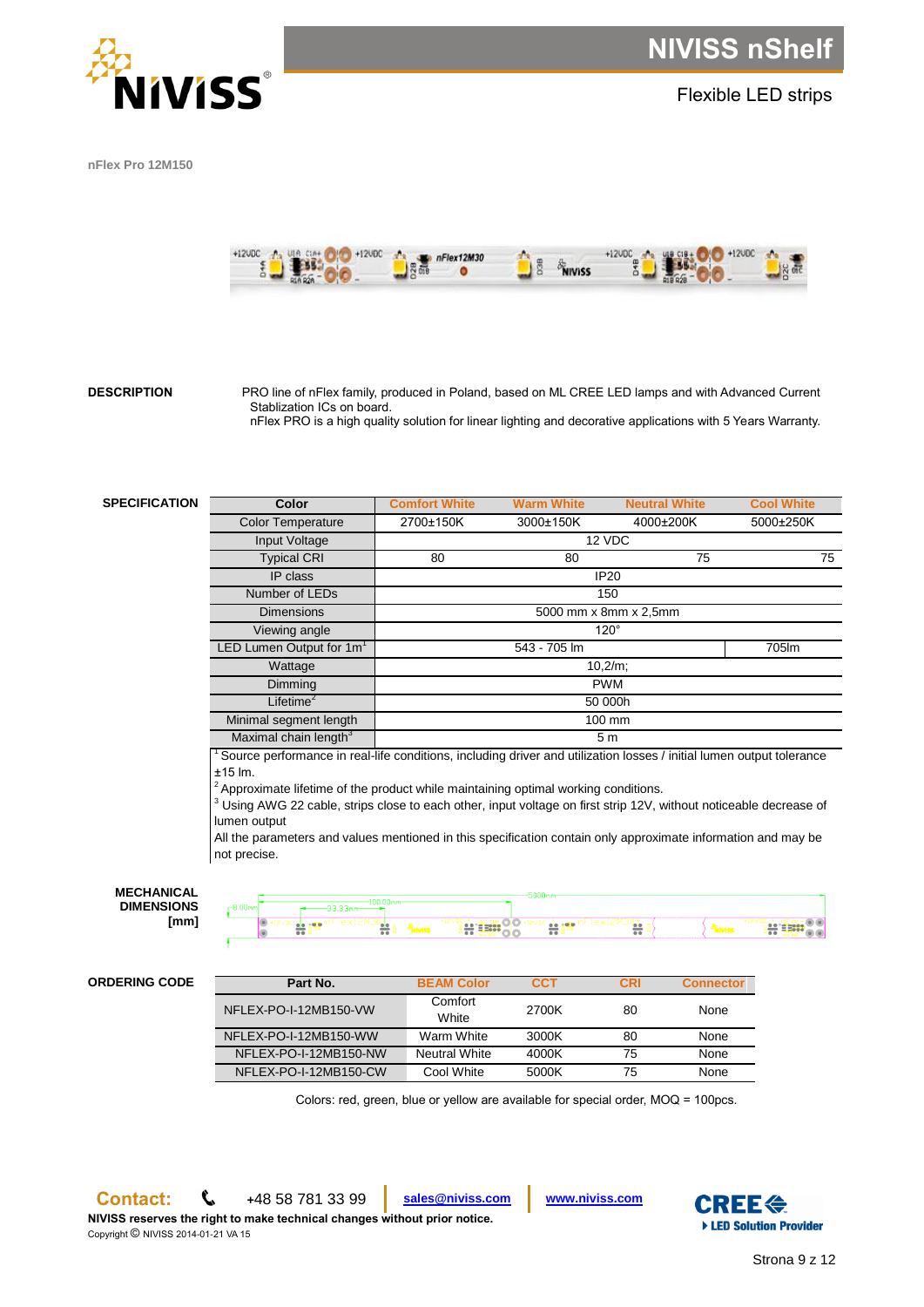

Flexible LED strips

<span id="page-9-0"></span>**Thermal analysis**



**Contact: <sup>+</sup>**48 58 781 33 99 **[sales@niviss.com](mailto:sales@niviss.com) [www.niviss.com](http://www.niviss.com/) NIVISS reserves the right to make technical changes without prior notice.**

Copyright © NIVISS 2014-01-21 VA 15

**CREE会** ▶ LED Solution Provider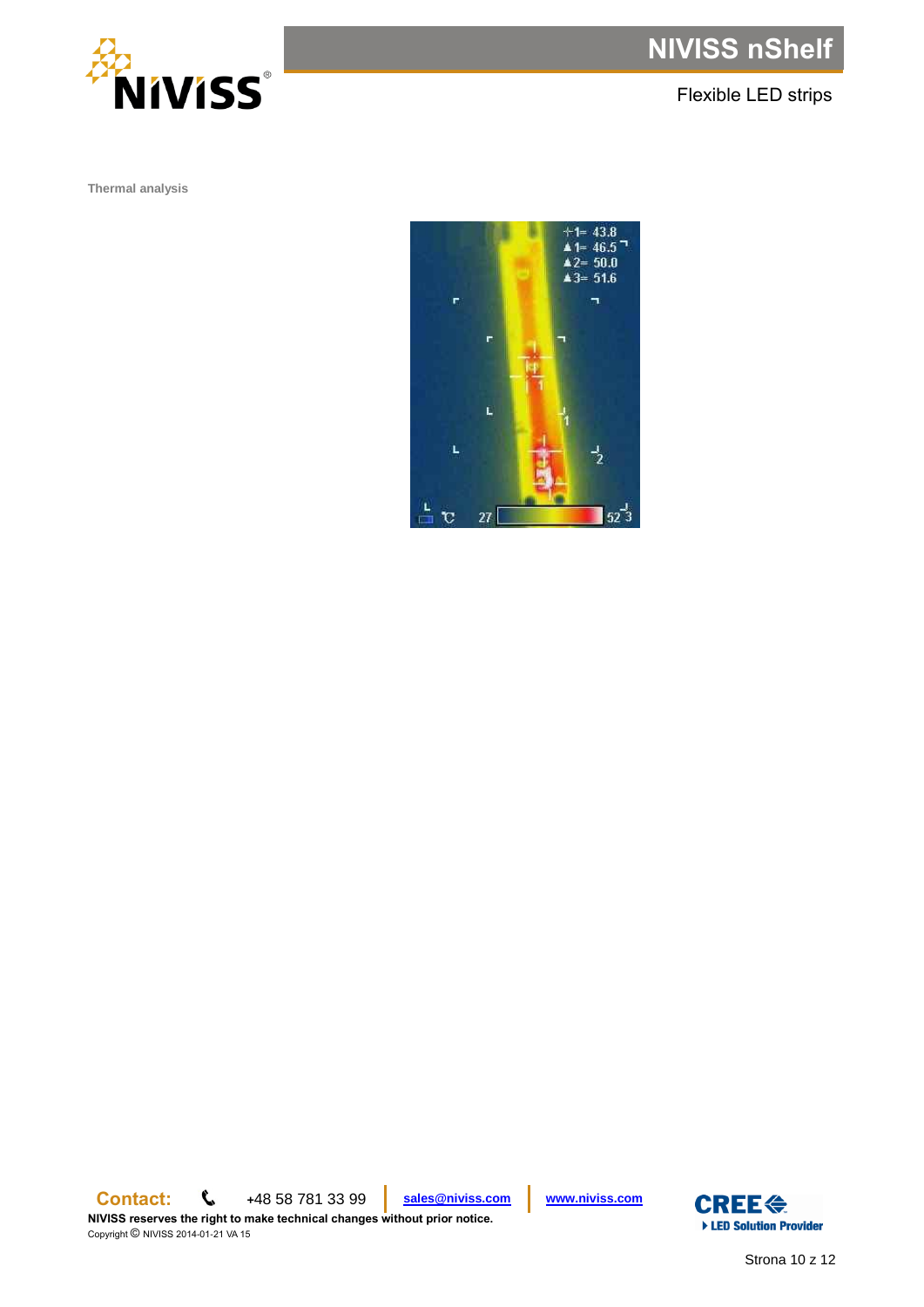



Flexible LED strips

<span id="page-10-0"></span>**Recommended Power Supplies**

| <b>PSU</b>                | Output voltage | Power      |
|---------------------------|----------------|------------|
| <b>PS-CV18-ELP18-12LS</b> | 12VDC          | <b>18W</b> |
| <b>PS-CV30-ELP30-12LS</b> | 12VDC          | 30W        |
| <b>PS-LPH-18-12</b>       | 12VDC          | <b>18W</b> |
| <b>PS-LPH-18-24</b>       | <b>24V</b>     | <b>18W</b> |
| <b>PS-LPV-20-12</b>       | 12V            | <b>20W</b> |
| <b>PS-LPV-20-24</b>       | <b>24V</b>     | <b>20W</b> |
| <b>PS-LPV-35-12</b>       | 12V            | 35W        |
| <b>PS-LPV-35-24</b>       | <b>24V</b>     | 35W        |
| <b>PS-LPV-60-12</b>       | 12V            | 60W        |
| <b>PS-LPV-60-24</b>       | 24V            | 60W        |

Attention: When connecting more than one reel it is recommended to connect single chains in parallel to PSU. It is recommended to supply each chain from both sides

<span id="page-10-1"></span>**Accessories**

| <b>NFLEX-AKCES-1</b> | Connector for zero-distance<br>connections | <b>BIOTOR</b><br><b>IPS</b> |
|----------------------|--------------------------------------------|-----------------------------|
| <b>NFLEX-AKCES-2</b> | Connector for 15cm connections             |                             |

<span id="page-10-2"></span>**Packing**

Led tape is wound on a reel, then packed to ESD bags, then to collecting box

 $\mathcal{B}^{\mathbb{Z}}$ The boxes are not water resistant and they must be kept away from water and moisture